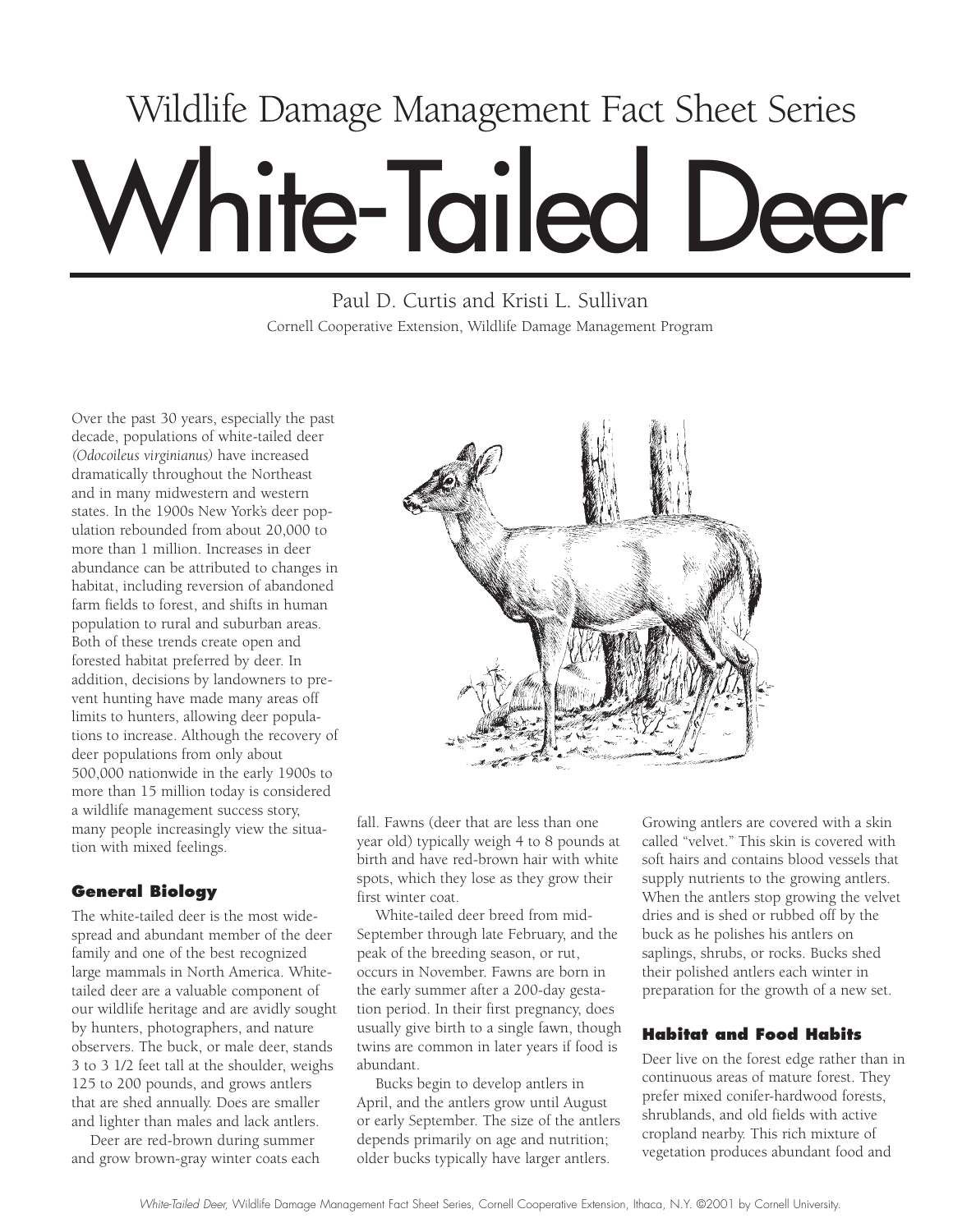cover. Deer are very adaptable, however, and greater numbers are living in suburban neighborhoods, which have a combination of open lawn, succulent summer gardens, plentiful ornamental shrubs, and patches of forest cover.

Deer feed primarily on grasses, forbs, crops, leaves, twigs, and buds during late spring and summer. They forage on mast (e.g., beechnuts, wild cherry seeds, and acorns) during fall and concentrate almost entirely on twigs and buds during winter and early spring.

The amount of food that a deer must consume daily depends on its gender and body weight and the season. In general, deer consume 3 percent of their body weight each day. Therefore, a buck weighing 125 to 250 pounds requires from 4,000 to 6,000 calories each day, which can be obtained from 4 to 10 pounds of grass, forbs, and twigs.

## **Description of Damage**

#### **Homes and Gardens**

Deer frequently feed on flowers, fruits, and vegetables and the buds and twigs of fruit trees and ornamental shrubs. Damage to landscape plantings and ornamentals may occur at any time of year but is usually most severe in the late winter and early spring when other food supplies are limited. Damage to fruit trees may cause both the immediate loss of the crop and residual tree injury that leads to reduced yields in the future. Deer browsing may permanently disfigure ornamental trees.

#### **Forests and Wildlife Habitat**

Deer can also affect their own habitat and the abundance of other wildlife species. Overpopulation can profoundly influence the presence, absence, and abundance of plants and other wildlife. In many forests, over-browsing of tree seedlings creates open, park-like stands that have little or no vegetation near ground level. Instead of a diversity of woody and herbaceous plants, the ground surface may be dominated by ferns, grass, and woody shrub or tree species that are not preferred by deer. Wildflowers preferred by deer, such as various species of *Trillium* and Canada mayflower, may be reduced in abundance or eliminated completely from forests where deer densities are high.

Reduction of the understory, which gives forests a park-like appearance, removes important nesting and feeding sites for some forest songbirds. Nesting in more open forests can make bird eggs and nestlings easier for predators to detect. Some species may leave the area, whereas others will be less abundant than they once were. In addition, other wildlife, such as squirrels and chipmunks, must compete for acorns, a food preferred by deer.

Deer prefer certain plant species over others and frequently feed on economically valuable tree species. For example, they prefer oak and sugar maple seedlings, as well as acorns, over less palatable species like American beech and striped maple. Thus, less marketable species are more likely to survive to maturity, replacing more valuable trees. This change in species composition will have dramatic effects on our future forests and forestrelated industries.

## **Economic Impacts**

Annual estimates of deer damage are reported to exceed \$2 billion nationwide, including \$1 billion in car damages, more than \$100 million in agricultural crop damage, \$750 million in damage to the timber industry, and more than \$250 million in damage to metropolitan households (e.g., landscape plantings). These estimates are conservative, and it is often difficult to obtain reliable statistics for wildlife-related losses.

#### **Identifying Damage**

Deer feeding damage is readily distinguished from that caused by rabbits or rodents. Whereas rabbits or rodents leave a clean-cut surface, deer lack upper incisors and leave a ragged, broken end on browsed branches. Another indication is the height of the damage from the ground (up to 6 feet), which often rules out smaller mammals.

## **Laws and Regulations**

Deer are classified as game animals and may be killed only during legal hunting seasons by persons holding a valid big game license. Under section 11-0521 of the New York State Conservation Law, however, the Department of

Environmental Conservation (DEC) can issue permits allowing landowners to kill deer when they become a nuisance or harm property. If sufficient damage is evident, the DEC may issue crop damage permits for the harvest of a specified number of deer outside the regular hunting season. The use of damage permits can be time-consuming, however, and often doesn't greatly reduce the damage.

The DEC also operates the Deer Management Assistance Program (DMAP). Antlerless deer tags are available to landowners who desire increased harvests of deer to meet management goals on their property. DMAP includes agricultural lands and municipalities as well as forested areas. The program can be used to decrease crop damage, reduce urban and suburban deer populations, protect rare plants, ensure adequate forest regeneration, or improve the quality and composition of a deer herd. For agricultural areas or municipalities no minimum acreage is required to participate in the program. A minimum of 200 acres is required, however, where forests and other natural vegetation are being damaged, and the landowner must have a management plan for the property. On properties where enrollment in the program is intended to improve recreational opportunities by improving herd quality (e.g., quality deer management), a minimum of 1,000 acres is required.

#### **Preventing Damage**

#### **Population Control**

Although repellents and fencing are the primary techniques used to address sitespecific deer damage problems, these methods will not decrease damage on a community-wide scale. Deer populations will increase if mortality is low and food is abundant, and they can double in size every two to three years.

Although the annual hunting season is an effective way to reduce deer populations and thus damage in rural areas, buck-only harvests cannot reduce or stabilize deer numbers. Where possible, landowners suffering damage should encourage or require hunters to harvest sufficient numbers of does (within the legal limits). Harvesting female deer is essential to reducing deer numbers and deer damage. In suburban areas where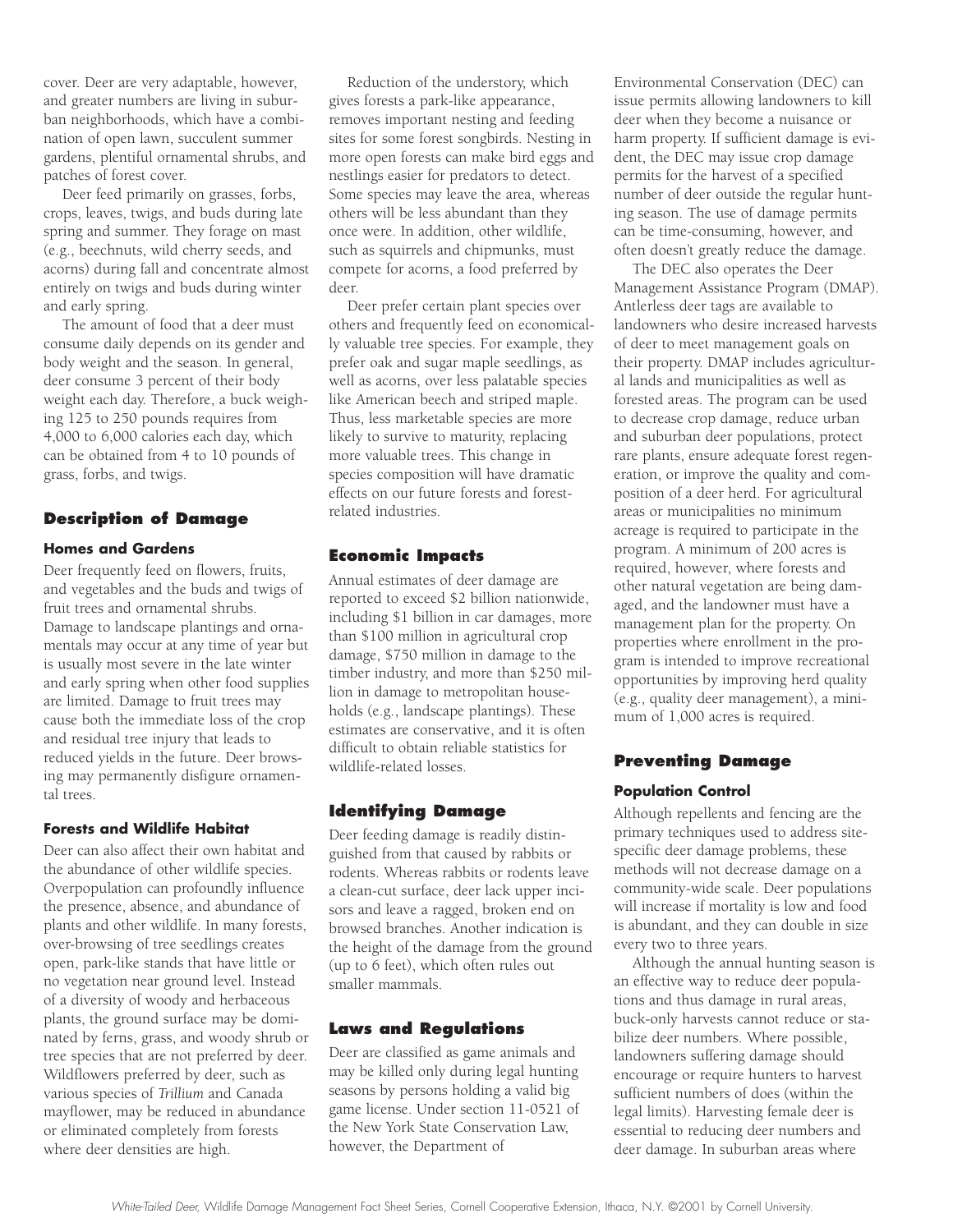hunting may not be practical, some other form of mortality may be required to stabilize herd growth. Reproductive inhibitors are currently experimental and difficult to apply across areas of several square miles.

#### **Choice of Landscape Plantings**

In some cases damage can be reduced by selecting plant species that deer don't prefer. When deer densities are high or natural foods are limited, especially in the winter or early spring, deer may browse on species they otherwise would not eat. When planting species that deer find desirable, be aware that they will almost certainly require protection if deer are present in the landscape. A detailed listing of woody plants and their relative resistance to deer browsing is available in the Cornell Cooperative Extension fact sheet *Resistance of Woody Ornamental Plants to Deer Damage*. This list can also be found in *Reducing Deer Damage to Home Gardens and Landscape Planting* (see References). No plants are completely deer-proof, and hungry deer will consume plants that have little nutritional value.

#### **Scare Devices**

A variety of frightening devices, including lights, whistles, loud noises, and scarecrows, have been used to prevent deer damage. Audio and visual scare devices are not recommended around the home or near urban or suburban areas, however, because of disturbance to neighbors, possible violation of noise ordinances, and lack of effectiveness. Deer habituate to scare devices after a few days of exposure.

#### **Repellents**

Repellents can help prevent deer from feeding on crops or landscaping plants and are most effective when integrated in a damage abatement program that includes one or more other techniques such as fencing and population management. Repellents are best for small orchards, gardens, and ornamental plantings around the home. Their utility is limited for row crops, forages, and other large acreages because of high costs, limitations on use, and variable results. Apply repellents at the first sign of damage to prevent deer from establishing a feeding pattern.

Repellents fall into two broad categories—those that repel by taste and those that repel with a disagreeable odor. Most deer repellents can be applied as a spray to ornamental shrubs and nonbearing fruit trees. Hinder, an ammonium soap-based repellent, and Deer-Off, a product that incorporates putrescent egg solids, are the only repellents currently approved for use on garden vegetables and fruit-bearing trees during the growing season.

The effectiveness of repellents depends on the number of deer, feeding habits, and environmental conditions. If deer are very hungry and other food supplies are limited, repellents may not work. Some damage must be tolerated with the use of repellents, even if browsing pressure is low. Young trees should be treated completely. On older trees, treat only terminal growth that is within reach of deer (up to 6 feet above ground). Growth that appears after treatment may need to be sprayed again. Repellents should be applied when precipitation is not expected for 24 hours and temperatures will remain between 40° and 80° F for that period. Research trials have shown that odor-based products usually outperform taste-based materials. No commercial repellent is 100 percent effective, and under heavy deer browsing pressure the best materials must be reapplied about every five weeks. This may limit their use in areas that have deep snow and belowfreezing temperatures during winter.

The deer repellents listed in Table 1 are grouped by active ingredient and include a brief description of use, application rates, and costs. Product labels provide all necessary information on use and must be followed to meet legal requirements and achieve maximum success. The active ingredients are shown in parentheses after the trade names. Cost estimates are provided for comparative purposes. "Home remedies" such as tankage, soap, bobcat urine, and human hair may act as repellents. However, because both state and federal regulatory agencies prohibit the commercial use of products not registered by the Environmental Protection Agency (EPA), we do not recommend them.

## **Fencing**

If deer densities are high, tolerance of damage is minimal, or particularly valuable plants need to be protected, fencing alone or fencing plus repellents may be the best option. Many different fence designs are available; the one you select may be based on cost-effectiveness, aesthetic considerations, or ease of construction.

#### ROPE FENCING

A cotton rope fence used with a repellent is particularly useful for preventing deer browsing in flower beds or small vegetable gardens; this combination of a visual barrier and odor repellent can reduce browsing considerably during the growing season when alternative foods are available. The fence can be constructed by installing 3- to 4-foot posts around the perimeter of the beds. Attach cotton cord or rope at a height of about 30 inches. Spray an odor-based repellent directly onto the cotton rope or on strips of cotton cloth tied to the rope at 3- to 4-foot intervals.

#### SNOW FENCING

Snow fences can be used during the winter and early spring to protect small groups of trees or shrubs. Although not an absolute barrier, a snow fence may effectively deter deer from entering small areas (a circle 20 yards in diameter).

#### PLASTIC BIRD NETTING AND WIRE CAGES

Plastic netting and wire cages can be used to prevent deer browsing of individual plants or small plantings. Both alternatives are inexpensive and can be aesthetically pleasing. Plastic netting can be wrapped around individual shrubs during the winter and early spring. The netting is usually invisible from a distance. Although deer may browse any portion of the plants that extend beyond the netting, damage is greatly reduced. Plastic netting can also be wrapped around clumps of flowers in early spring when other food supplies are most limited and deer are most likely to cause damage.

#### OFF LIMITS CROP PROTECTION SYSTEM

The Off Limits Crop Protection System is an invisible fence design that combines wire, a power unit, and receiver collars with highly active, properly trained dogs that are able to withstand harsh winter conditions. The system was field-tested in apple orchards in central New York, using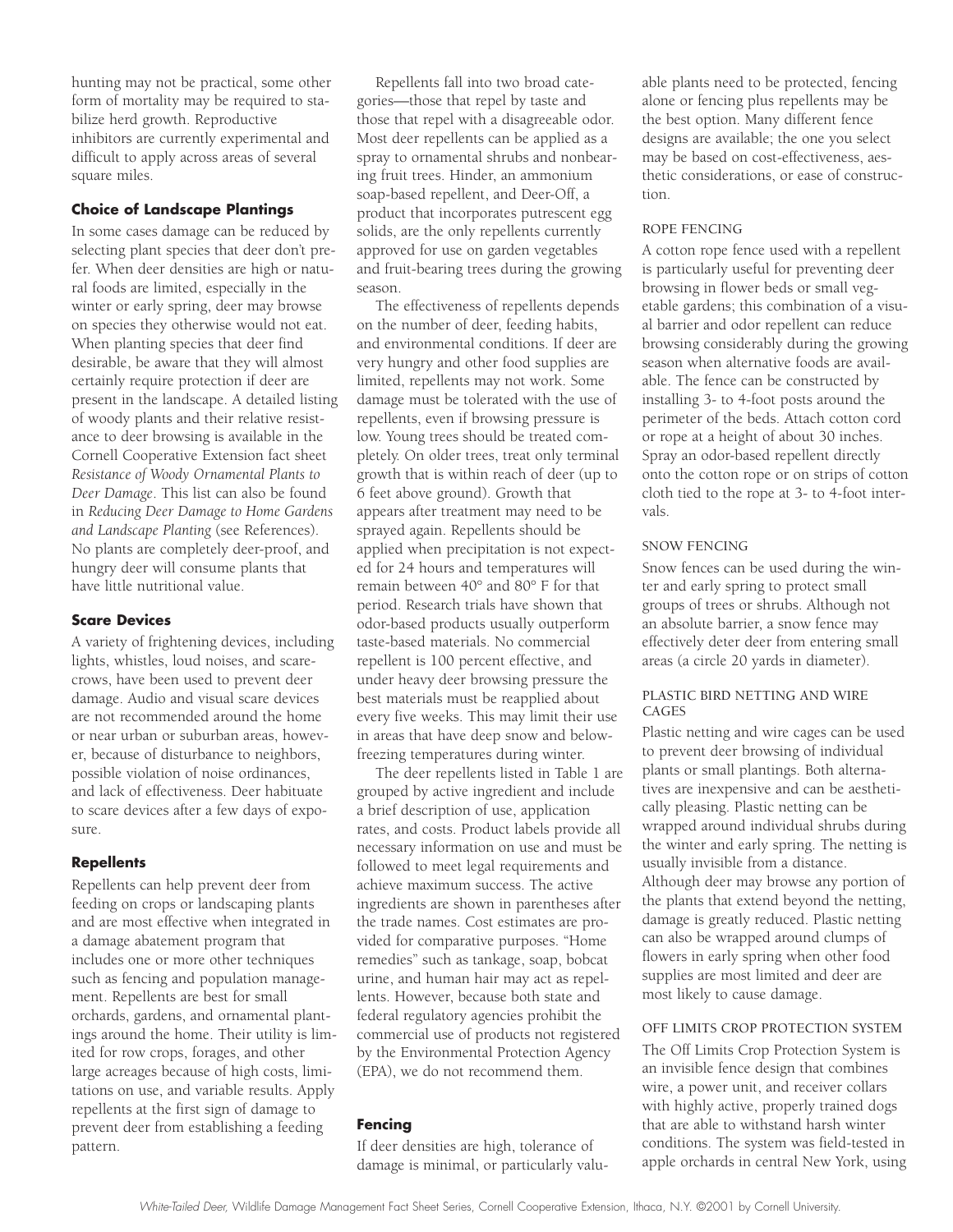## **Table 1. Repellents**

| Repellent                                                                                     | Formulation                                                               | Plants for<br>Which Registered                                                                                                                                                             | How to Apply                                                               | Length of<br>Effectiveness                                                                                                                 | Cost                                                                                  | Remarks                                                                                                                                                                                                                                                                                                              |
|-----------------------------------------------------------------------------------------------|---------------------------------------------------------------------------|--------------------------------------------------------------------------------------------------------------------------------------------------------------------------------------------|----------------------------------------------------------------------------|--------------------------------------------------------------------------------------------------------------------------------------------|---------------------------------------------------------------------------------------|----------------------------------------------------------------------------------------------------------------------------------------------------------------------------------------------------------------------------------------------------------------------------------------------------------------------|
| Deer Away/Big Game<br>Repellent (37%<br>commercial<br>putrescent egg solid)                   | Primarily<br>odor-based                                                   | Fruit trees before<br>flowering; ornamental<br>and Christmas trees                                                                                                                         | Spray on all<br>susceptible<br>plant parts.                                | Minimum of five<br>weeks with heavy<br>feeding pressure                                                                                    | 1-gallon<br>liquid kit:<br>about \$26                                                 | Used extensively in<br>western conifer<br>plantations. Has<br>been reported to be<br>greater than 85<br>percent effective in<br>some field studies.                                                                                                                                                                  |
| Deer-Off Repellent<br>Spray (3.1% egg<br>solids, 0.0006%<br>capsaicin, and<br>0.0006% garlic) | Combination odor<br>and taste-based<br>product; available<br>as spray     | Flowers, grass, bulbs,<br>ornamental shrubs,<br>edible crops, plants,<br>seedlings, trees                                                                                                  | Apply to all leaves,<br>stems, and<br>branches at onset<br>of deer damage. | About five<br>weeks with<br>heavy feeding<br>pressure                                                                                      | 1-pint kit:<br>about \$28;<br>makes about<br>1 gallon of<br>spray                     |                                                                                                                                                                                                                                                                                                                      |
| Hinder (ammonium<br>soaps of higher fatty<br>acids, 13.8%)                                    | Odor-based                                                                | Home gardens,<br>ornamentals, annual<br>and perennial flowers,<br>fruit trees until one<br>week before harvest                                                                             | Apply directly.                                                            | About four weeks;<br>varies owing to<br>weather and appli-<br>cation technique;<br>reapplication may<br>be necessary after<br>heavy rains. | 1 gal. liquid:<br>about \$40                                                          | One of the few<br>repellents registered<br>for use on edible<br>crops. Can be paint-<br>ed full strength on<br>the bark of trees to<br>prevent rabbits from<br>chewing the bark.<br>Compatible with<br>most pesticides.                                                                                              |
| Miller's Hot Sauce<br>Animal Repellent<br>(2.5% capsaicin)                                    | Taste-based                                                               | Ornamentals, fruit<br>and nut trees, bushes,<br>vines, and hay bales<br>stored in the field;<br>can also protect<br>vegetable crops if<br>sprayed before<br>development of<br>edible parts | Backpack or<br>hand-pump<br>spray on all<br>susceptible<br>plant parts.    |                                                                                                                                            | Hot Sauce<br>and Vapor<br>Gard: about<br>\$80 and \$30<br>per gallon,<br>respectively | Weatherability can be<br>improved by adding<br>an antitranspirant<br>such as Nu-Film-17<br>or Vapor Gard. The<br>10x and 100x concen-<br>trations approved for<br>ornamentals have<br>effectively prevented<br>both deer and elk<br>damage to trees. Do<br>not apply to fruit-<br>bearing plants after<br>fruit set. |
| Nott's Chew-Not<br>$(20\%$ thiram)                                                            | Fungicide that<br>acts as taste-based<br>repellent; liquid<br>formulation | Dormant trees and<br>shrubs                                                                                                                                                                | Spray or paint<br>on individual<br>trees.                                  |                                                                                                                                            | 2 gal. 42%<br>percent<br>thiram:<br>about \$50                                        | Add adhesives such<br>as Latex 202-A or<br>Vapor Gard to<br>mixture to increase<br>its resistance to<br>weathering. Thiram-<br>based repellents also<br>protect trees against<br>rabbit and vole<br>damage.                                                                                                          |
| Tree Guard (0.20%)<br>dentonium benzoate)                                                     | Taste-based:<br>ready-to-use<br>spray                                     | Shrubs, ornamental<br>plants, conifers, and<br>nonbearing deciduous<br>trees; not intended<br>for use on food or<br>feed crops                                                             | Spray on all<br>susceptible<br>plant parts.                                | About two<br>weeks with<br>heavy feeding<br>pressure                                                                                       | about \$40                                                                            | This material<br>may not protect<br>yews from deer<br>damage during<br>winter.                                                                                                                                                                                                                                       |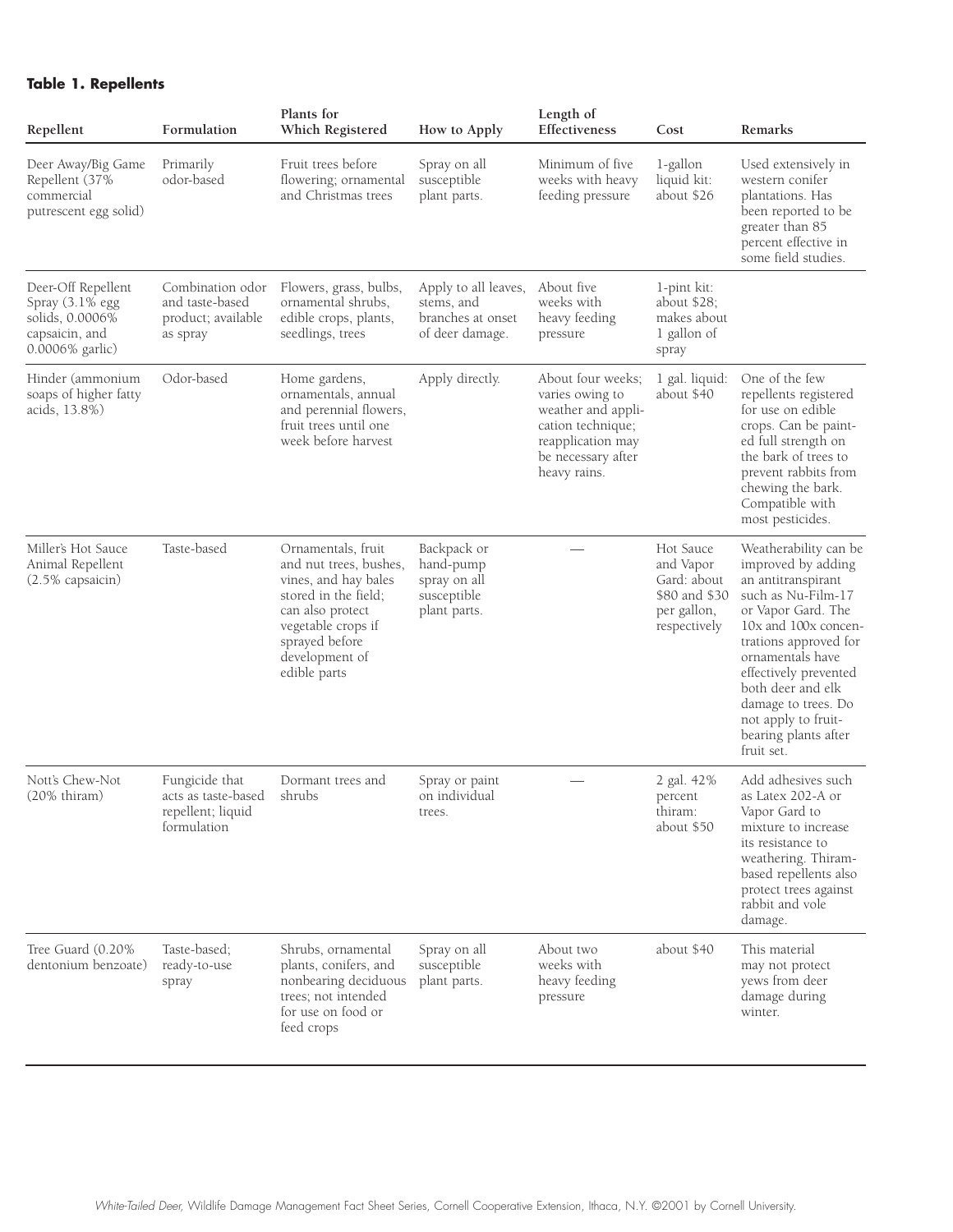two dogs per 12 to 15 acres of orchard. The system is not a complete barrier, so some level of browsing must be tolerated. An invisible fence may also be effective for protecting small orchards, gardens, and ornamentals around the home. The system will work best if the dog (or dogs) is kept outdoors at all times. In addition, the breed of dog selected must be highly active and willing to chase deer.

#### TEMPORARY ELECTRIC FENCING

Temporary electric fences protect flower and vegetable gardens during the growing season. They are easy to construct, do not require rigid corners, and use readily available, inexpensive materials. Install fences at the first sign of damage to prevent deer from establishing feeding habits. Use only UL-approved fence chargers and never connect fences directly to household current. Temporary electric fences require regular inspection and maintenance.

Electric fences can be more effective if used along with an attractant or repellent (Figure 1). To use peanut butter as an attractant, attach 3-x-4-inch foil strips to the wire at 3-foot intervals, using 1-x-2 inch strips of cloth adhesive tape. Apply a 1:1 mixture of peanut butter and vegetable oil to the foil strips, fold the foil over the wire, and secure with adhesive tape. Deer are attracted by the peanut butter, which encourages them to make nose-to-fence contact. After being shocked, they learn to avoid fenced areas. Repellent, sprayed on cloth strips and tied to electric fencing, can also increase the effectiveness of electric fencing and has been found to be even more effective than peanut butter. The addition of an offensive odor reinforces the physical shock of the fence.

#### PERMANENT HIGH-TENSILE ELECTRIC FENCING

High-tensile fencing can provide yearround protection from deer damage. Many designs are available to fit specific needs. A seven-wire design with the first strand 8 inches above the ground is recommended (Figure 2). All require strict adherence to construction guidelines concerning rigid corner assemblies and fence configurations. Frequent inspection and maintenance are necessary. High-tensile fences have a 20- to 30-year life expectancy.

#### PERMANENT WOVEN-WIRE FENCING

Permanent woven-wire fences are the best deer barrier. They are used for year-round protection of high-value crops subject to intense deer feeding pressure. These fences are expensive, difficult to construct, but easy to maintain. Woven-wire fences are used most often to protect orchards or nurseries where the high crop value, perennial damage, acreage, and 20 year life span of the fence justify the initial cost. Woven-wire fences can be used around the home to protect large gardens or as cages around individual trees or groups of trees. Woven-wire fencing costs \$6 to \$8 per linear foot. Barrier fences should be at least 8 feet high, and their height can be increased to 10 feet using larger poles and two strands of smooth wire.

#### GATES AND CATTLE GUARDS

Whenever fencing is used, it is important to incorporate functional gates or cattle guards to prevent deer from entering fenced areas via roadways. Gates should be closed following each entry and exit. To avoid the inconvenience of opening and closing gates, cattle guards may be installed at gate entrances. In a study conducted in Ohio, researchers found that cattle guards reduced deer crossings by at least 95 percent. Fencing should be extended along each side of the cattle guard to prevent deer from crossing along the sides.